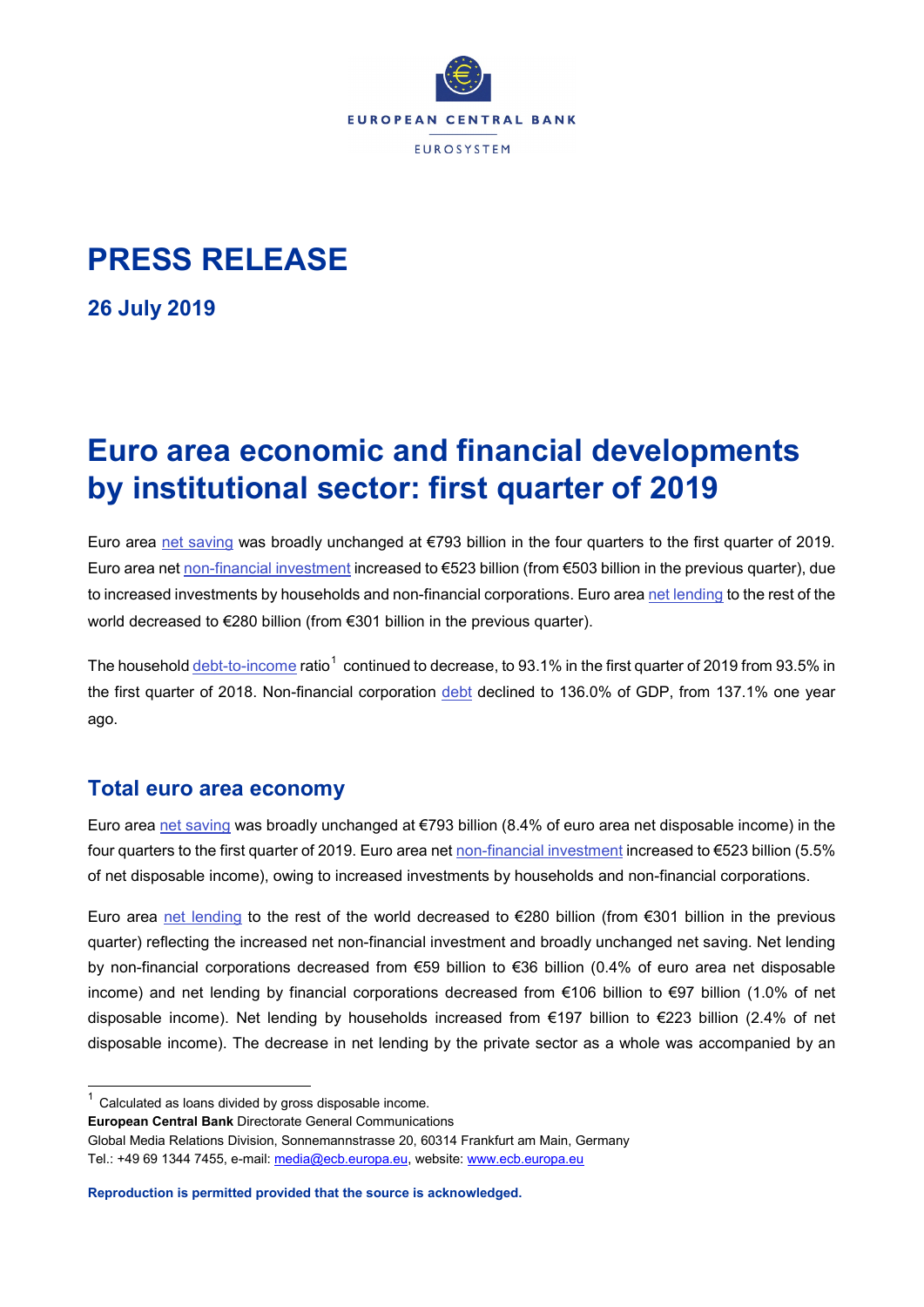#### **PRESS RELEASE / 26 July 2019**

Euro area economic and financial developments by institutional sector: first quarter of 2019

increase in net borrowing by the government sector (-0.8% of net disposable income, compared with -0.6% in

the four quarters to the previous quarter).

Chart 1. Euro area saving, investment and net lending to the rest of the world

#### (EUR billions, four-quarter sums)



## **Households**

The annual growth rate of household [financial investment](http://sdw.ecb.europa.eu/browseTable.do?dc=&type=series&cv=&ec=&rc=&node=SEARCHRESULTS&oc=&df=&q=QSA.Q.N.I8.W0.S1M.S1.N.A.F.F._Z._Z.XDC._T.S.V.N._T%20QSA.Q.N.I8.W0.S1M.S1.N.A.LE.F._Z._Z.XDC._T.S.V.N._T&pb=&SERIES_KEY=332.QSA.Q.N.I8.W0.S1M.S1.N.A.F.F._Z._Z.XDC._T.S.V.N._T&SERIES_KEY=332.QSA.Q.N.I8.W0.S1M.S1.N.A.LE.F._Z._Z.XDC._T.S.V.N._T) increased to 2.2% in the first quarter of 2019, from 2.0% in the previous quarter. Accelerating investment in currency and deposits, and a reduction in the net sales of debt securities were only partially offset by disinvestment in shares and other equity.

Households continued to sell debt securities (in net terms) issued by MFIs and other financial institutions (albeit at a slower pace), while they accelerated buying debt securities issued by general government. At the same time, households became overall net sellers of investment fund shares and listed shares. Regarding the latter, they were net sellers of listed shares of non-financial-corporations, and net buyers of listed shares of MFIs and other financial institutions. (see Table 1 below and [Table 2.2. in the Annex\)](http://sdw.ecb.europa.eu/web/generator/prl/pr_qsa_0201_2019q1.pdf).

The househol[d debt-to-income](http://sdw.ecb.europa.eu/browseTable.do?type=series&ec=&rc=&oc=&df=&dc=&cv=&node=SEARCHRESULTS&q=QSA.Q.N.I8.W0.S1M.S1.N.L.LE.F4.T._Z.XDC._T.S.V.N._T%20QSA.Q.N.I8.W0.S1M.S1._Z.B.B6G._Z._Z._Z.XDC._T.S.V.N._T%20QSA.Q.N.I8.W0.S1M.S1.N.C.D8._Z._Z._Z.XDC._T.S.V.N._T%20QSA.Q.N.I8.W0.S1M.S1.N.D.D8._Z._Z._Z.XDC._T.S.V.N._T&pb=) ratio<sup>[2](#page-1-0)</sup> continued to decrease, to 93.1% in the first quarter of 2019 from 93.5% in the first quarter of 2018, as disposable income grew faster than the outstanding amount of loans to

<span id="page-1-0"></span> $2$  Calculated as loans divided by gross disposable income.

**European Central Bank** Directorate General Communications

Global Media Relations Division, Sonnemannstrasse 20, 60314 Frankfurt am Main, Germany Tel.: +49 69 1344 7455, e-mail: [media@ecb.europa.eu,](mailto:media@ecb.europa.eu) website: [www.ecb.europa.eu](http://www.ecb.europa.eu/)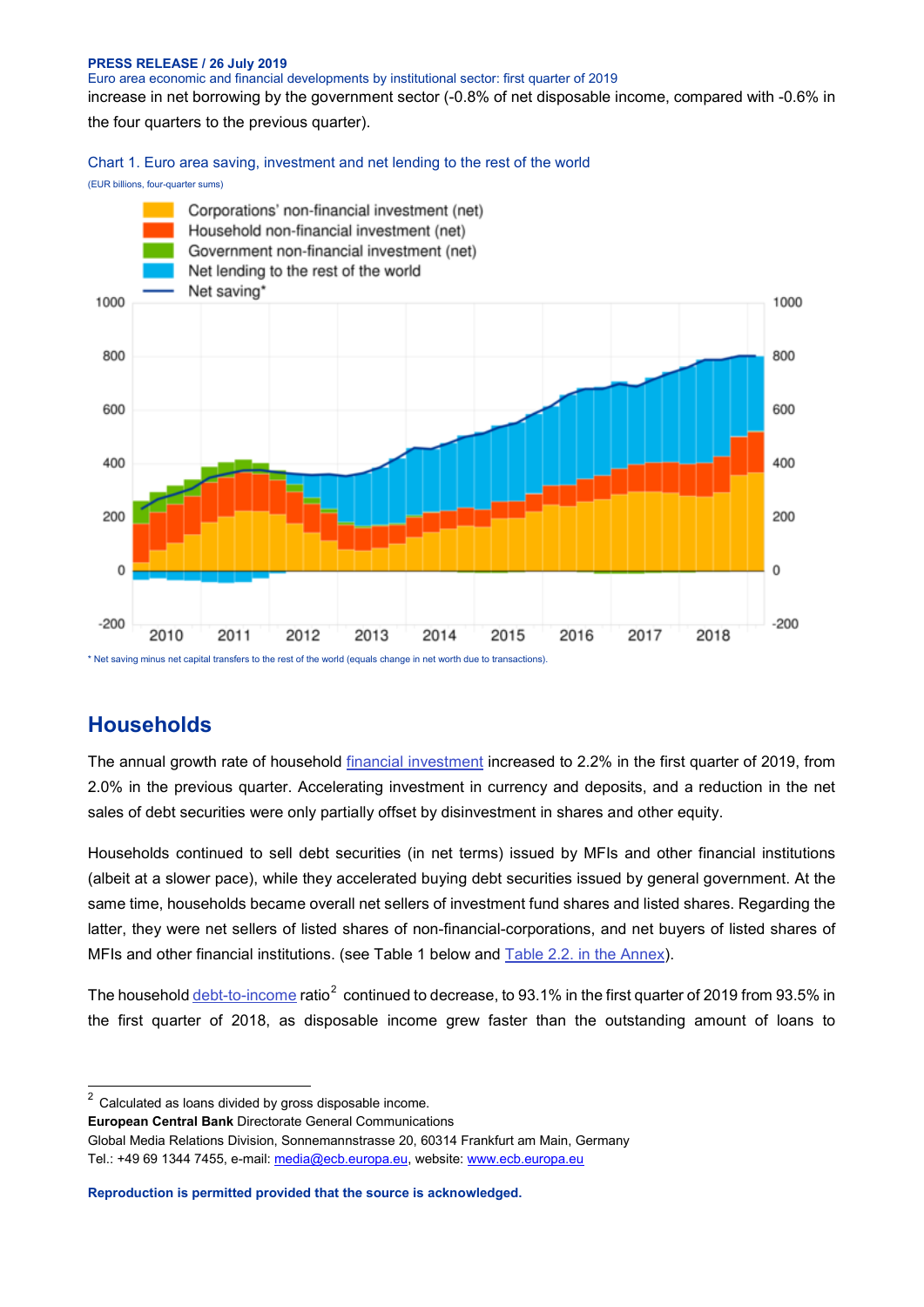#### **PRESS RELEASE / 26 July 2019**

Euro area economic and financial developments by institutional sector: first quarter of 2019

households. The household [debt-to-GDP](http://sdw.ecb.europa.eu/browseTable.do?type=series&ec=&rc=&oc=&df=&dc=&cv=&node=SEARCHRESULTS&q=QSA.Q.N.I8.W0.S1M.S1.N.L.LE.F4.T._Z.XDC._T.S.V.N._T%20QSA.Q.N.I8.W0.S1.S1._Z.B.B1GQ._Z._Z._Z.XDC._T.S.V.N._T&pb=) ratio stood unchanged at 57.7% in the first quarter of 2019 (see Chart 2).

#### Table 1. Financial investments and financing of households, main items

(annual growth rates)

|                                    | <b>Financial transactions</b> |                     |         |                  |         |  |  |
|------------------------------------|-------------------------------|---------------------|---------|------------------|---------|--|--|
|                                    | 2018 Q1                       | 2018 Q <sub>2</sub> | 2018 Q3 | 2018 Q4          | 2019 Q1 |  |  |
| <b>Financial investment*</b>       | 2.0                           | 2.0                 | 2.0     | 2.0              | 2.2     |  |  |
| Currency and deposits              | 3.3                           | 3.7                 | 3.7     | 4.0              | 4.9     |  |  |
| Debt securities                    | $-13.2$                       | $-8.3$              | $-4.0$  | $-3.2$           | $-0.3$  |  |  |
| Shares and other equity            | 2.0                           | 0.9                 | 0.4     | 0.0              | $-0.7$  |  |  |
| Investment fund shares             | 6.0                           | 3.4                 | 2.4     | 0.3 <sub>1</sub> | $-1.4$  |  |  |
| Life insurance and pension schemes | 2.3                           | 2.3                 | 2.3     | $2.2^{\circ}$    | 2.2     |  |  |
| Financing**                        | 2.9                           | 3.2                 | 3.3     | 3.6              | 3.7     |  |  |
| Loans                              | 3.0                           | 3.1                 | 3.1     | 3.2              | 3.3     |  |  |

\* Items not shown include: loans granted, prepayments of insurance premiums and reserves for outstanding claims and other accounts receivable.

\*\* Items not shown include: financial derivative's net liabilities, pension schemes and other accounts payable.

#### Chart 2. Debt ratios of households and non-financial corporations

(debt as a percentage of GDP)



\* Outstanding amount of loans, debt securities, trade credits and pension scheme liabilities. \*\* Outstanding amount of loan liabilities.

## **Non-financial corporations**

In the first quarter of 2019, the annual growth of [financing](http://sdw.ecb.europa.eu/quickview.do?SERIES_KEY=332.QSA.Q.N.I8.W0.S11.S1.N.L.F.F._Z._Z.XDC._T.S.V.N._T) of non-financial corporations stood at an unchanged rate of 1.3% compared with the previous quarter, reflecting in particular increased financing by shares and other equity, offset by a deceleration in the growth of financing by debt securities and loans (see Table 2 below). The annual growth rate of loan financing decreased to 0.9% from 2.0% in the previous quarter,

**European Central Bank** Directorate General Communications Global Media Relations Division, Sonnemannstrasse 20, 60314 Frankfurt am Main, Germany Tel.: +49 69 1344 7455, e-mail: [media@ecb.europa.eu,](mailto:media@ecb.europa.eu) website: [www.ecb.europa.eu](http://www.ecb.europa.eu/)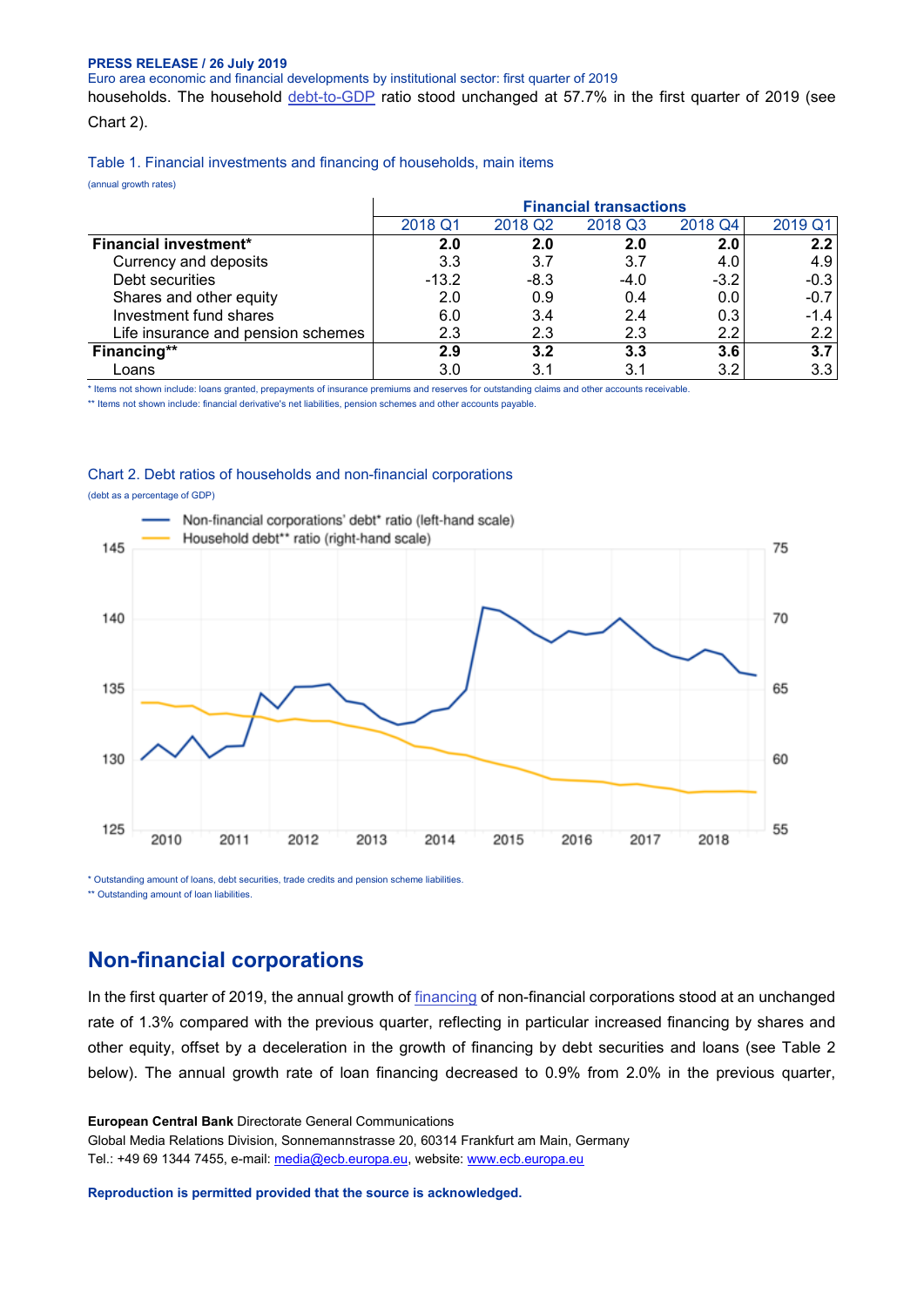### **PRESS RELEASE / 26 July 2019** Euro area economic and financial developments by institutional sector: first quarter of 2019

reflecting a decrease in the growth rate of loans granted by all counterpart sectors (see [Table 3.2. in the](http://sdw.ecb.europa.eu/web/generator/prl/pr_qsa_0201_2019q1.pdf)  [Annex\)](http://sdw.ecb.europa.eu/web/generator/prl/pr_qsa_0201_2019q1.pdf).

Non-financial corporations' [debt-to-GDP ratio](http://sdw.ecb.europa.eu/browseTable.do?dc=&type=series&cv=&ec=&rc=&node=SEARCHRESULTS&oc=&df=&q=QSA.Q.N.I8.W0.S11.S1.N.L.LE.F4.T._Z.XDC._T.S.V.N._T%20QSA.Q.N.I8.W0.S11.S1.N.L.LE.F3.T._Z.XDC._T.S.V.N._T%20QSA.Q.N.I8.W0.S11.S1.N.L.LE.F6._Z._Z.XDC._T.S.V.N._T%20QSA.Q.N.I8.W0.S11.S1.N.L.LE.F81.T._Z.XDC._T.S.V.N._T%20QSA.Q.N.I8.W0.S1.S1._Z.B.B1GQ._Z._Z._Z.XDC._T.S.V.N._T&pb=) decreased to 136.0% in the first quarter of 2019, from 137.1% in the first quarter of 2018 (see chart 2).

Table 2. Financial investments and financing of non-financial corporations, main items (annual growth rates)

| ו מוווועמו קוטאנוו ומנטטן     |                               |                     |         |         |         |  |  |
|-------------------------------|-------------------------------|---------------------|---------|---------|---------|--|--|
|                               | <b>Financial transactions</b> |                     |         |         |         |  |  |
|                               | 2018 Q1                       | 2018 Q <sub>2</sub> | 2018 Q3 | 2018 Q4 | 2019 Q1 |  |  |
| Financing*                    | 1.8                           | 1.8                 | 1.6     | 1.3     | 1.3     |  |  |
| Debt securities               | 5.6                           | 5.8                 | 5.7     | 4.5     | 4.0     |  |  |
| Loans                         | 2.3                           | 2.5                 | 2.7     | 2.0     | 0.9     |  |  |
| Shares and other equity       | 1.0                           | 0.8                 | 0.6     | 0.6     | 0.8     |  |  |
| Trade credits and advances    | 5.1                           | 5.6                 | 4.5     | 3.1     | 3.1     |  |  |
| <b>Financial investment**</b> | 3.0                           | 3.1                 | 2.7     | 2.0     | 1.8     |  |  |
| Currency and deposits         | 4.8                           | 5.6                 | 5.0     | 4.3     | 5.2     |  |  |
| Debt securities               | $-11.6$                       | $-5.7$              | $-7.2$  | $-0.6$  | $-4.3$  |  |  |
| Loans                         | 3.9                           | 2.7                 | 2.2     | 0.2     | $-0.8$  |  |  |
| Shares and other equity       | 1.5                           | 1.7                 | 1.8     | 1.6     | 1.7     |  |  |

\* Items not shown include: pension schemes, other accounts payable, financial derivative's net liabilities and deposits.

\*\* Items not shown include: other accounts receivable and prepayments of insurance premiums and reserves for outstanding claims.

## **Annexes**

**[Tables](http://sdw.ecb.europa.eu/web/generator/prl/pr_qsa_0201_2019q1.pdf)** 

### **[Charts](http://sdw.ecb.europa.eu/web/generator/prl/pr_qsa_0202_2019q1.pdf)**

**For media queries, please contact [Stefan Ruhkamp,](mailto:stefan.ruhkamp@ecb.europa.eu) tel.: +49 69 1344 5057.**

#### **Notes**

These data come from a second release of quarterly euro area sector accounts from the European Central Bank (ECB) and Eurostat, the statistical office of the European Union. This release incorporates revisions and completed data for all sectors compared with the first quarterly release on "Euro area households and non-financial corporations" of 3 July 2019.

The debt-to-GDP (or debt-to-income) ratios are calculated as the outstanding amount of debt in the reference quarter divided by the sum of GDP (or income) in the four quarters to the reference quarter. The ratio of non-financial transactions (e.g. savings) as a percentage of income or GDP is calculated as sum of the four quarters to the reference quarter for both numerator and denominator.

The annual growth rate of non-financial transactions and of outstanding assets and liabilities (stocks) is calculated as the percentage change between the value for a given quarter and that value recorded four quarters earlier. The annual growth rates used for financial transactions refer to the total value of transactions during the year in relation to the outstanding stock a year before.

**European Central Bank** Directorate General Communications Global Media Relations Division, Sonnemannstrasse 20, 60314 Frankfurt am Main, Germany Tel.: +49 69 1344 7455, e-mail: [media@ecb.europa.eu,](mailto:media@ecb.europa.eu) website: [www.ecb.europa.eu](http://www.ecb.europa.eu/)